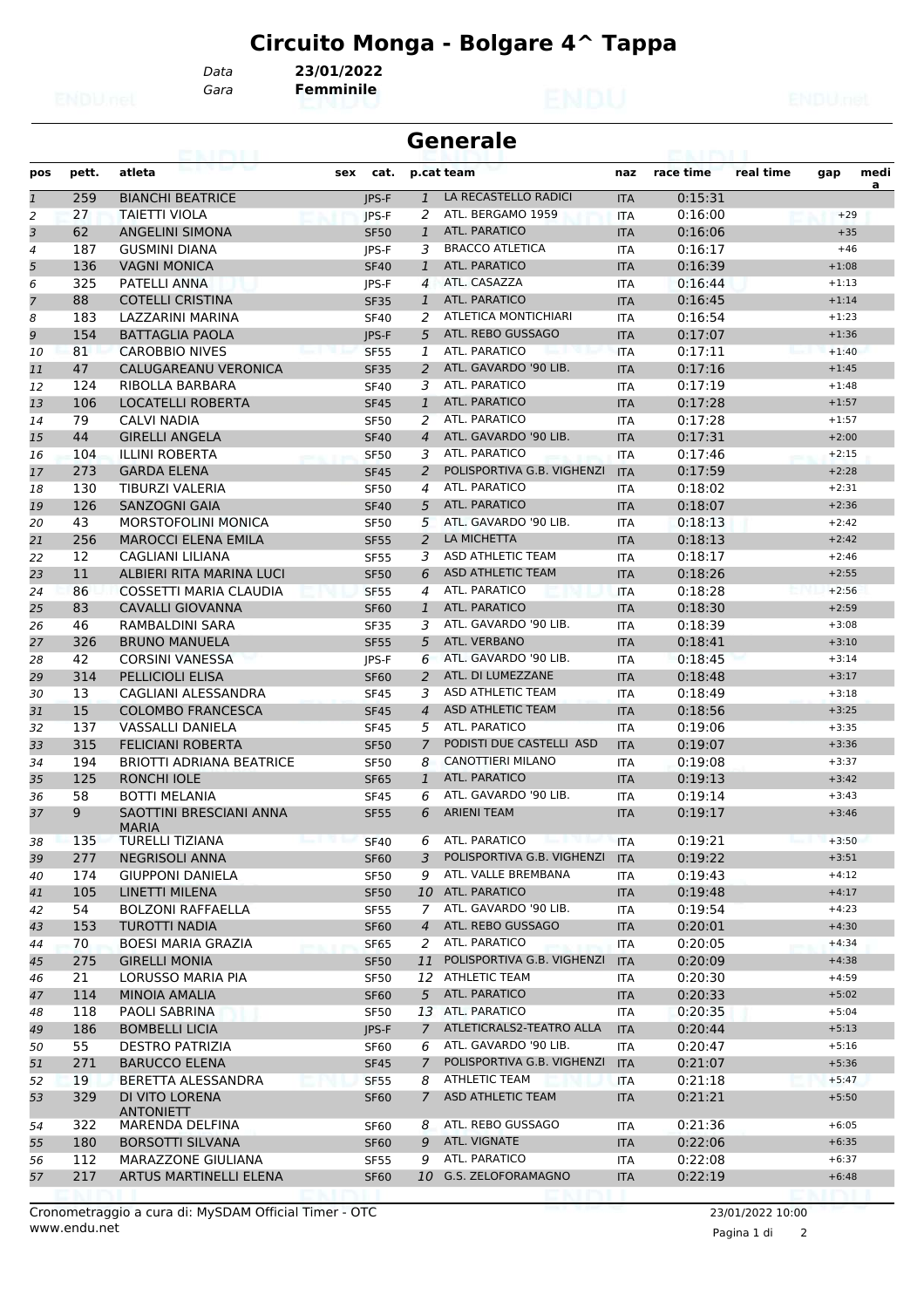#### **Generale**

| pos | pett. | atleta                              | cat.<br>sex |                | p.cat team                 | naz        | race time | real time<br>medi<br>gap<br>a |
|-----|-------|-------------------------------------|-------------|----------------|----------------------------|------------|-----------|-------------------------------|
| 58  | 123   | <b>RECENTI LUCIA</b>                | <b>SF60</b> | 11             | <b>ATL. PARATICO</b>       | <b>ITA</b> | 0:22:29   | $+6:58$                       |
| 59  | 149   | MIGLIORATI KAROL                    | <b>SF35</b> | 4              | ATL. REBO GUSSAGO          | <b>ITA</b> | 0:22:35   | $+7:03$                       |
| 60  | 331   | <b>MARCHETTI ELEONORA</b>           | <b>SF35</b> | 5              | <b>ATLETICA BRESCIA</b>    | <b>ITA</b> | 0:22:40   | $+7:09$                       |
| 61  | 255   | <b>LOMARTIRE GIORGIA</b>            | <b>SF40</b> |                | LA MICHETTA                | <b>ITA</b> | 0:22:56   | $+7:25$                       |
| 62  | 223   | <b>GIANNETTO TIZIANA</b>            | <b>SF35</b> | 6              | G.S. ZELOFORAMAGNO         | <b>ITA</b> | 0:23:00   | $+7:29$                       |
| 63  | 272   | CARLETTI LUZMINDA                   | <b>SF45</b> | 8              | POLISPORTIVA G.B. VIGHENZI | <b>ITA</b> | 0:23:03   | $+7:32$                       |
| 64  | 204   | <b>ZANFRINI LAURA</b>               | <b>SF55</b> | 10             | <b>CANOTTIERI MILANO</b>   | <b>ITA</b> | 0:23:09   | $+7:38$                       |
| 65  | 96    | <b>FEDRIGHI MASCIA</b>              | <b>SF45</b> | 9              | ATL. PARATICO              | <b>ITA</b> | 0:23:25   | $+7:54$                       |
| 66  | 197   | <b>FOPPIANI FEDERICA</b>            | <b>SF55</b> | 11             | <b>CANOTTIERI MILANO</b>   | <b>ITA</b> | 0:23:40   | $+8:09$                       |
| 67  | 108   | LUMINA FEDERICA                     | <b>SF60</b> | 12             | ATL. PARATICO              | <b>ITA</b> | 0:23:44   | $+8:13$                       |
| 68  | 276   | <b>BUSSENI ANGELA</b>               | <b>SF60</b> | 13             | POLISPORTIVA G.B. VIGHENZI | <b>ITA</b> | 0:23:49   | $+8:18$                       |
| 69  | 195   | <b>CONTI MONICA</b>                 | <b>SF60</b> | 14             | <b>CANOTTIERI MILANO</b>   | <b>ITA</b> | 0:23:54   | $+8:23$                       |
| 70  | 38    | <b>CIMASCHI ANTONELLA</b>           | <b>SF65</b> | 3              | ATL. DI LUMEZZANE          | <b>ITA</b> | 0:24:05   | $+8:34$                       |
| 71  | 192   | <b>BASSI MANUELA MARIA</b><br>CARLA | <b>SF55</b> | 12             | <b>CANOTTIERI MILANO</b>   | <b>ITA</b> | 0:24:43   | $+9:12$                       |
| 72  | 232   | POLLICE ANTONIA                     | <b>SF50</b> | 14             | G.S. ZELOFORAMAGNO         | <b>ITA</b> | 0:25:40   | $+10:09$                      |
| 73  | 119   | <b>PAROLETTI TERESA</b>             | <b>SF60</b> | 15             | ATL. PARATICO              | <b>ITA</b> | 0:27:18   | $+11:47$                      |
| 74  | 93    | <b>DELBARBA EUGENIA</b>             | $SF75+$     | 1              | ATL. PARATICO              | <b>ITA</b> | 0:27:35   | $+12:04$                      |
| 75  | 35    | <b>FALAPPI ANTONELLA</b>            | <b>SF65</b> | $\overline{A}$ | ATL. DI LUMEZZANE          | <b>ITA</b> | 0:38:40   | $+23:09$                      |

| <b>ENDU</b> |                                                     |             | ENDU ENDU ENDU ENDU           |             |                    |                |
|-------------|-----------------------------------------------------|-------------|-------------------------------|-------------|--------------------|----------------|
|             |                                                     |             | ENDU ENDU ENDU ENDU           |             |                    |                |
| ENDUMET     |                                                     | <b>ENDU</b> |                               | ENDU        |                    | <b>ENDUnet</b> |
|             |                                                     |             | ENDU ENDU ENDU                |             |                    |                |
| <b>ENDU</b> | ENDU                                                |             |                               | <b>ENDU</b> | ENDU               |                |
|             |                                                     |             | ENDU ENDU ENDU ENDU ENDU ENDU |             |                    |                |
| <b>ENDU</b> |                                                     |             | ENDU ENDU ENDU ENDU           |             |                    |                |
|             |                                                     |             | ENDU <b>ENDU</b> net          |             | <b>ENDU</b>        |                |
| <b>ENDU</b> |                                                     |             | ENDU ENDU                     |             |                    | <b>ENDU</b>    |
|             |                                                     |             | ENDU ENDU ENDU                |             |                    |                |
|             |                                                     |             | ENDU ENDU ENDU ENDU           |             |                    | <b>ENDU</b>    |
|             |                                                     |             | ENDU net ENDU                 |             |                    |                |
|             | opometraggio a cura di: MySDAM Official Timer - OTC |             | <b>ENDITORY</b>               |             | (0.0152023, 0.000) |                |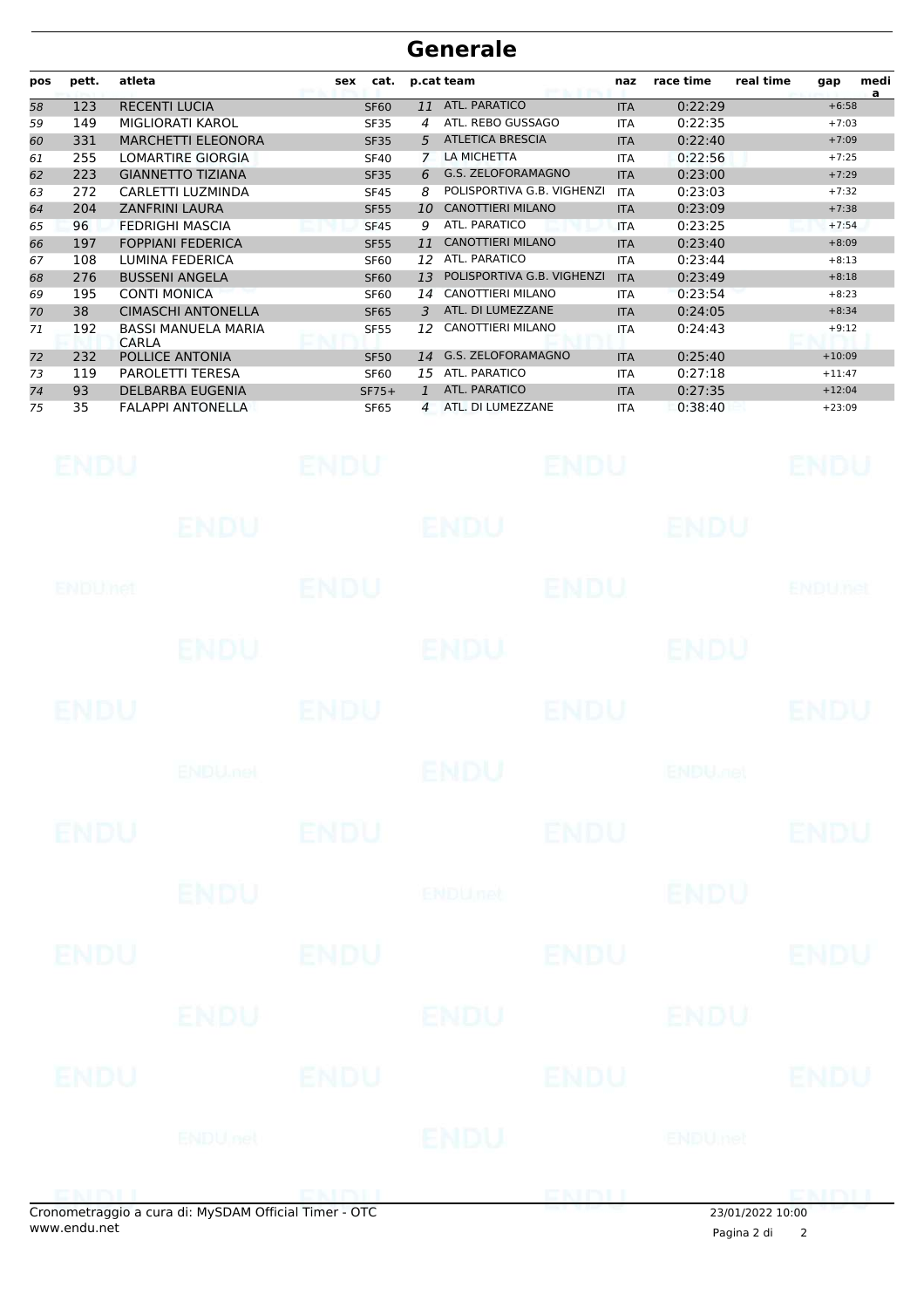*Data* **23/01/2022**

*Gara* **Maschile SM60 e oltre**

| <b>Generale</b><br>63. I PS I. I |       |                                               |     |             |                |                                 |            |           |           |         |           |
|----------------------------------|-------|-----------------------------------------------|-----|-------------|----------------|---------------------------------|------------|-----------|-----------|---------|-----------|
| pos                              | pett. | atleta                                        | sex | cat.        |                | p.cat team                      | naz        | race time | real time | gap     | medi<br>a |
| $\mathbf{1}$                     | 295   | <b>MORLACCHI</b><br><b>MICHELANGELO</b>       |     | <b>SM60</b> | $\mathbf{1}$   | <b>RUNNERS BERGAMO</b>          | <b>ITA</b> | 0:15:22   |           |         |           |
| 2                                | 338   | EULA ENRICO                                   |     | <b>SM60</b> | 2              | ATL. PARATICO                   | <b>ITA</b> | 0:15:24   |           | $+3$    |           |
| 3                                | 133   | <b>TORRESANI FRANCO</b>                       |     | <b>SM60</b> | 3              | <b>ATL. PARATICO</b>            | <b>ITA</b> | 0:15:34   |           | $+12$   |           |
| 4                                | 36    | TASSI PIER ALBERTO                            |     | SM65        | 1              | ATL. DI LUMEZZANE               | <b>ITA</b> | 0:16:41   |           | $+1:19$ |           |
| 5                                | 212   | <b>MARESCA PASQUALE</b>                       |     | <b>SM60</b> | $\overline{4}$ | <b>G. ALPINISTICO VERTOVESE</b> | <b>ITA</b> | 0:16:53   |           | $+1:32$ |           |
| 6                                | 323   | <b>TROMBINI ENRICO</b>                        |     | <b>SM60</b> | 5              | ATL. REBO GUSSAGO               | <b>ITA</b> | 0:16:57   |           | $+1:36$ |           |
| $\overline{7}$                   | 239   | <b>TORRENTE MARCO</b>                         |     | <b>SM60</b> | 6              | <b>G.S. ZELOFORAMAGNO</b>       | <b>ITA</b> | 0:17:01   |           | $+1:39$ |           |
| 8                                | 310   | RONCHI GUERINO                                |     | <b>SM70</b> | 1              | ATL. DI LUMEZZANE               | ITA        | 0:17:04   |           | $+1:43$ |           |
| 9                                | 292   | <b>BUGINI UGO</b>                             |     | <b>SM60</b> | 7              | <b>RUN CARD</b>                 | <b>ITA</b> | 0:17:09   |           | $+1:48$ |           |
| 10                               | 34    | <b>ZECCHI DANIELE</b>                         |     | SM65        | 2              | ATL. DI LUMEZZANE               | <b>ITA</b> | 0:17:13   |           | $+1:52$ |           |
| 11                               | 216   | ANGELO CALOGERO                               |     | <b>SM65</b> | 3              | <b>G.S. ZELOFORAMAGNO</b>       | <b>ITA</b> | 0:17:28   |           | $+2:07$ |           |
| 12                               | 176   | <b>FAGIANI GIUSEPPE</b>                       |     | <b>SM65</b> | 4              | ATL. VALLE IMAGNA               | <b>ITA</b> | 0:17:33   |           | $+2:11$ |           |
| 13                               | 185   | <b>BOMBELLI NINI SANTO</b><br><b>NAZARENO</b> |     | <b>SM60</b> | 8              | ATLETICRALS2-TEATRO ALLA        | <b>ITA</b> | 0:17:43   |           | $+2:21$ |           |
| 14                               | 175   | <b>DOLCI SERGIO</b>                           |     | SM65        | 5              | ATL. VALLE IMAGNA               | ITA        | 0:17:46   |           | $+2:25$ |           |
| 15                               | 206   | PRESTINI GIOVANNI                             |     | <b>SM60</b> | 9              | <b>CLUB PANTERA ROSA</b>        | <b>ITA</b> | 0:17:49   |           | $+2:27$ |           |
| 16                               | 45    | <b>VECCHI VALENTINO</b>                       |     | <b>SM70</b> | 2              | ATL. GAVARDO '90 LIB.           | <b>ITA</b> | 0:17:59   |           | $+2:37$ |           |
| 17                               | 84    | <b>CORTESE GIORGIO</b>                        |     | <b>SM60</b> | 10             | <b>ATL. PARATICO</b>            | <b>ITA</b> | 0:18:10   |           | $+2:48$ |           |
| 18                               | 60    | <b>GUASTAMACCHIA GIUSEPPE</b>                 |     | <b>SM60</b> | 11             | ATL. LAMBRO MILANO              | <b>ITA</b> | 0:18:11   |           | $+2:49$ |           |
| 19                               | 250   | <b>CIALFI ALESSANDRO</b>                      |     | <b>SM65</b> | 6              | LA MICHETTA                     | <b>ITA</b> | 0:18:19   |           | $+2:57$ |           |
| 20                               | 299   | <b>BARBETTA MARCO</b>                         |     | SM60        | 12             | RUNNING TORRE DE' ROVERI        | <b>ITA</b> | 0:18:25   |           | $+3:03$ |           |
| 21                               | 57    | <b>VISCONTI LORENZO</b>                       |     | <b>SM65</b> | $\overline{7}$ | ATL. GAVARDO '90 LIB.           | <b>ITA</b> | 0:18:32   |           | $+3:10$ |           |
| 22                               | 110   | <b>MANGILI FLAVIO</b>                         |     | <b>SM70</b> | 3              | ATL. PARATICO                   | <b>ITA</b> | 0:18:34   |           | $+3:13$ |           |
| 23                               | 201   | LAZZARETTO ANTONIO                            |     | <b>SM60</b> | 13             | <b>CANOTTIERI MILANO</b>        | <b>ITA</b> | 0:18:38   |           | $+3:17$ |           |
| 24                               | 109   | <b>MAGRI FELICE</b>                           |     | <b>SM60</b> | 14             | ATL. PARATICO                   | <b>ITA</b> | 0:18:41   |           | $+3:19$ |           |
| 25                               | 193   | <b>BONFANTI PIERPAOLO</b>                     |     | <b>SM70</b> | $\overline{4}$ | <b>CANOTTIERI MILANO</b>        | <b>ITA</b> | 0:18:44   |           | $+3:22$ |           |
| 26                               | 231   | <b>MASERATI GIANFRANCO</b>                    |     | <b>SM60</b> | 15             | <b>G.S. ZELOFORAMAGNO</b>       | <b>ITA</b> | 0:18:48   |           | $+3:26$ |           |
| 27                               | 233   | <b>PULICI ALBERTO</b>                         |     | <b>SM65</b> | 8              | G.S. ZELOFORAMAGNO              | <b>ITA</b> | 0:18:53   |           | $+3:32$ |           |
| 28                               | 65    | <b>BARONI ANTONIO</b>                         |     | <b>SM70</b> | 5              | ATL. PARATICO                   | <b>ITA</b> | 0:18:58   |           | $+3:36$ |           |
| 29                               | 222   | DI LELLO ALFREDO                              |     | <b>SM60</b> | 16             | <b>G.S. ZELOFORAMAGNO</b>       | <b>ITA</b> | 0:19:01   |           | $+3:39$ |           |
| 30                               | 147   | PIERANI GIACOMO                               |     | <b>SM60</b> | 17             | ATL. REBO GUSSAGO               | <b>ITA</b> | 0:19:04   |           | $+3:42$ |           |
| 31                               | 116   | <b>NEZOSI GIOCONDO</b>                        |     | <b>SM65</b> | 9              | <b>ATL. PARATICO</b>            | <b>ITA</b> | 0:19:06   |           | $+3:44$ |           |
| 32                               | 332   | <b>DASCANIO GIUSEPPE</b>                      |     | SM60        | 18             | ATL. VERBANO                    | ITA        | 0:19:08   |           | $+3:46$ |           |
| 33                               | 163   | <b>SCASSERRA DARIO</b>                        |     | <b>SM60</b> | 19             | ATL. TREVIGLIO                  | <b>ITA</b> | 0:19:10   |           | $+3:49$ |           |
| 34                               | 95    | FARAGUNA LUCIANO                              |     | $SM75+$     | $\mathbf{1}$   | <b>ATL. PARATICO</b>            | <b>ITA</b> | 0:19:15   |           | $+3:53$ |           |
| 35                               | 261   | <b>GAMBA PIERINO</b>                          |     | $SM75+$     | 2              | <b>MARATHON TEAM BG</b>         | <b>ITA</b> | 0:19:18   |           | $+3:56$ |           |
| 36                               | 288   | <b>GALLI MAURIZIO</b>                         |     | <b>SM65</b> | 10             | POLISPORTIVA G.B. VIGHENZI      | <b>ITA</b> | 0:19:18   |           | $+3:57$ |           |
| 37                               | 289   | <b>GHIDETTI ANGELO</b>                        |     | <b>SM65</b> |                | 11 POLISPORTIVA G.B. VIGHENZI   | <b>ITA</b> | 0:19:21   |           | $+4:00$ |           |
| 38                               | 345   | CALEGARI GIOVANNI PAOLO                       |     | SM65        | 12             | ROAD RUNNERS CLUB MILANO ITA    |            | 0:19:28   |           | $+4:06$ |           |
| 39                               | 74    | <b>BONO LODOVICO</b>                          |     | <b>SM65</b> |                | 13 ATL. PARATICO                | <b>ITA</b> | 0:19:33   |           | $+4:11$ |           |
| 40                               | 64    | <b>BAITELLI ANGELO</b>                        |     | <b>SM60</b> |                | 20 ATL. PARATICO                | ITA        | 0:19:39   |           | $+4:18$ |           |
| 41                               | 141   | ROTTOLI ERNESTO                               |     | <b>SM70</b> | 6              | ATL. PRESEZZO                   | <b>ITA</b> | 0:19:45   |           | $+4:24$ |           |
| 42                               | 68    | <b>BERTOLDI CLAUDIO</b>                       |     | <b>SM60</b> |                | 21 ATL. PARATICO                | ITA        | 0:19:48   |           | $+4:26$ |           |
| 43                               | 139   | <b>ZANNI GIOVANNI</b>                         |     | <b>SM65</b> |                | 14 ATL. PARATICO                | <b>ITA</b> | 0:19:56   |           | $+4:34$ |           |
| 44                               | 319   | <b>MARINI PIETRO</b>                          |     | <b>SM60</b> |                | 22 ATL. DI LUMEZZANE            | ITA        | 0:20:11   |           | $+4:50$ |           |
| 45                               | 177   | <b>MAZZOLENI PIETRO</b><br><b>ANGELO</b>      |     | <b>SM60</b> |                | 23 ATL. VALLE IMAGNA            | <b>ITA</b> | 0:20:17   |           | $+4:55$ |           |
| 46                               | 66    | <b>BASSANELLI RUGGERO</b>                     |     | <b>SM70</b> | 7              | ATL. PARATICO                   | ITA        | 0:20:18   |           | $+4:57$ |           |
| 47                               | 285   | <b>SARTORE ROBERTO</b>                        |     | <b>SM60</b> | 24             | POLISPORTIVA G.B. VIGHENZI      | <b>ITA</b> | 0:20:22   |           | $+5:01$ |           |
| 48                               | 220   | <b>FERRANTE MARCELLO</b>                      |     | <b>SM70</b> | 8              | G.S. ZELOFORAMAGNO              | ITA        | 0:20:22   |           | $+5:01$ |           |
| 49                               | 20    | <b>D'ANGELO SALVATORE</b>                     |     | <b>SM65</b> | 15             | <b>ATHLETIC TEAM</b>            | <b>ITA</b> | 0:20:24   |           | $+5:02$ |           |
| 50                               | 178   | <b>COATI WALTER</b>                           |     | <b>SM70</b> | 9              | ATL. VIGNATE                    | ITA        | 0:20:25   |           | $+5:03$ |           |
| 51                               | 293   | PINNA MARCO                                   |     | <b>SM70</b> | 10             | <b>RUNNERS BERGAMO</b>          | <b>ITA</b> | 0:20:26   |           | $+5:05$ |           |
| 52                               | 179   | RENCUROSI RODOLFO                             |     | <b>SM70</b> |                | 11 ATL. VIGNATE                 | ITA        | 0:20:34   |           | $+5:12$ |           |
| 53                               | 91    | D'ALESSANDRIA PAOLO                           |     | <b>SM70</b> |                | 12 ATL. PARATICO                | <b>ITA</b> | 0:20:38   |           | $+5:17$ |           |
| 54                               | 287   | <b>TURCATO MARIO</b>                          |     | <b>SM60</b> | 25             | POLISPORTIVA G.B. VIGHENZI      | ITA        | 0:20:50   |           | $+5:29$ |           |
| 55                               | 321   | <b>ROSSONI PIETRO</b>                         |     | $SM75+$     | 3              | <b>ROMANO RUNNING</b>           | <b>ITA</b> | 0:20:54   |           | $+5:32$ |           |
| 56                               | 320   | PEZZOTTA GIORGIO LUIGI                        |     | <b>SM65</b> | 16             | <b>G. ALPINISTICO VERTOVESE</b> | ITA        | 0:21:07   |           | $+5:45$ |           |
| 57                               | 129   | <b>TENGATTINI EZIO</b>                        |     | <b>SM60</b> |                | 26 ATL. PARATICO                | <b>ITA</b> | 0:21:16   |           | $+5:55$ |           |
|                                  |       |                                               |     |             |                |                                 |            |           |           |         |           |

Pagina 1 di 2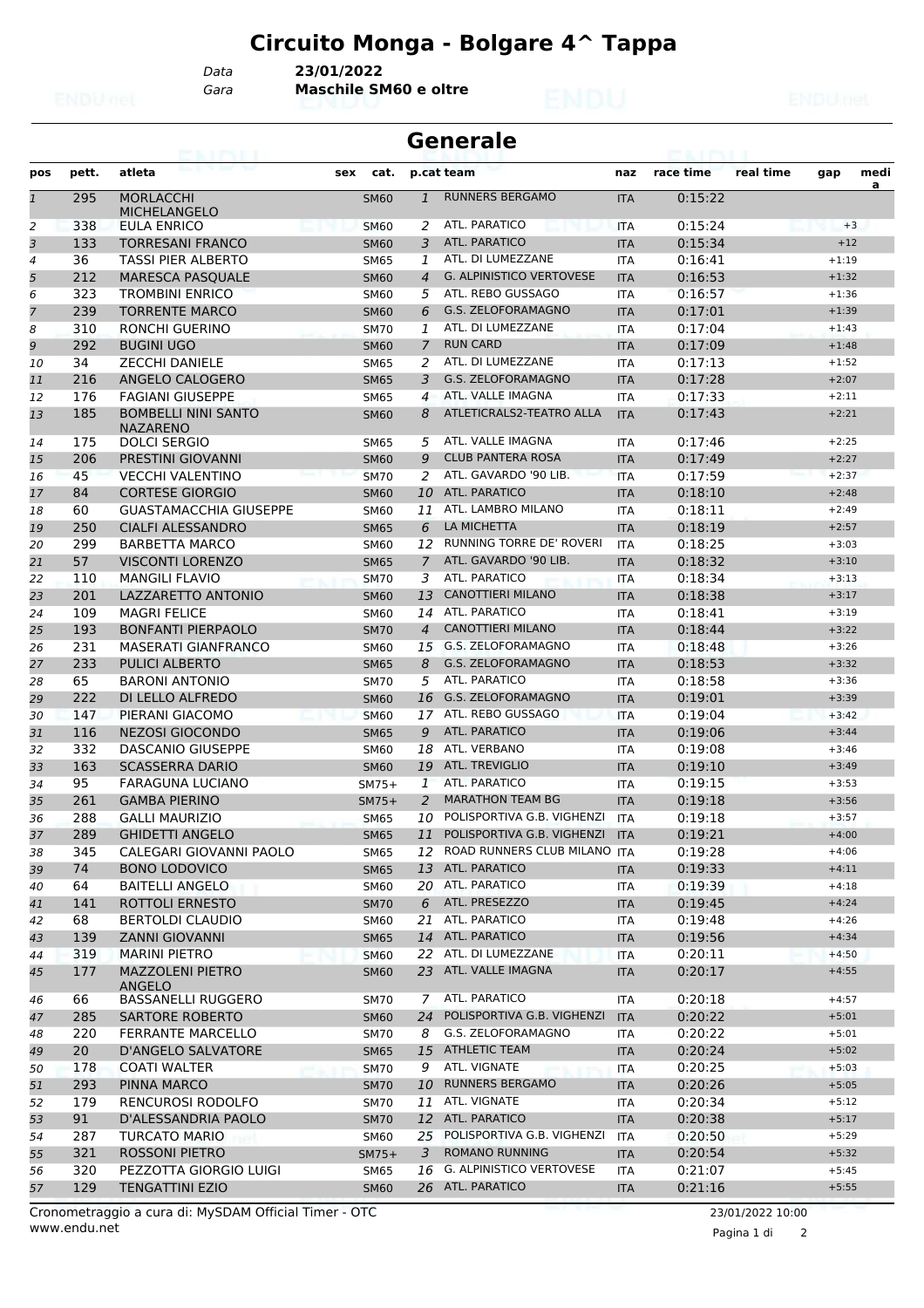### **Generale**

| pos | pett. | atleta                                   | cat.<br>sex |    | p.cat team                     | naz        | race time | real time | gap      | medi<br>a |
|-----|-------|------------------------------------------|-------------|----|--------------------------------|------------|-----------|-----------|----------|-----------|
| 58  | 242   | TARENZI MORENO                           | <b>SM65</b> | 17 | G.S. ZELOFORAMAGNO             | <b>ITA</b> | 0:21:20   |           | $+5:59$  |           |
| 59  | 80    | <b>CANTAMESSI GIORGIO</b>                | <b>SM70</b> | 13 | ATL. PARATICO                  | <b>ITA</b> | 0:21:26   |           | $+6:04$  |           |
| 60  | 117   | <b>ORLANDI GIOVANNI</b>                  | <b>SM60</b> | 27 | <b>ATL. PARATICO</b>           | <b>ITA</b> | 0:21:30   |           | $+6:08$  |           |
| 61  | 286   | SBROFATTI OSVALDO<br>TIZIANO             | <b>SM60</b> | 28 | POLISPORTIVA G.B. VIGHENZI     | <b>ITA</b> | 0:21:40   |           | $+6:18$  |           |
| 62  | 37    | POLONINI PIETRANTONIO                    | <b>SM70</b> | 14 | ATL. DI LUMEZZANE              | <b>ITA</b> | 0:21:55   |           | $+6:33$  |           |
| 63  | 72    | <b>BONASSI LUCIANO</b>                   | <b>SM65</b> | 18 | ATL. PARATICO                  | <b>ITA</b> | 0:22:01   |           | $+6:39$  |           |
| 64  | 101   | <b>GARDONI GIANLUIGI</b>                 | $SM75+$     | 4  | <b>ATL, PARATICO</b>           | <b>ITA</b> | 0:22:53   |           | $+7:32$  |           |
| 65  | 215   | ANFUSO VINCENZO                          | <b>SM70</b> | 15 | G.S. ZELOFORAMAGNO             | <b>ITA</b> | 0:22:57   |           | $+7:36$  |           |
| 66  | 313   | <b>BIGHI BOLES CLAUDIO</b>               | <b>SM60</b> | 29 | <b>RUNNERS CLUB AGGGREDIRE</b> | <b>ITA</b> | 0:23:09   |           | $+7:48$  |           |
| 67  | 199   | <b>GAETA MARIO</b>                       | <b>SM70</b> | 16 | CANOTTIERI MILANO              | <b>ITA</b> | 0:23:28   |           | $+8:06$  |           |
| 68  | 249   | <b>CANNONE FRANCESCO</b>                 | $SM75+$     | 5  | LA MICHETTA                    | <b>ITA</b> | 0:24:59   |           | $+9:37$  |           |
| 69  | 253   | <b>GARRANO RAFFAELE</b>                  | <b>SM70</b> | 17 | LA MICHETTA                    | <b>ITA</b> | 0:24:59   |           | $+9:37$  |           |
| 70  | 248   | <b>BUONO GIUSEPPE</b>                    | <b>SM70</b> | 18 | <b>LA MICHETTA</b>             | <b>ITA</b> | 0:24:59   |           | $+9:37$  |           |
| 71  | 218   | <b>BRUNO FRANCESCO</b>                   | <b>SM70</b> | 19 | G.S. ZELOFORAMAGNO             | <b>ITA</b> | 0:25:38   |           | $+10:17$ |           |
| 72  | 219   | D'IPPOLITO TOMMASO                       | <b>SM65</b> | 19 | G.S. ZELOFORAMAGNO             | <b>ITA</b> | 0:25:45   |           | $+10:24$ |           |
| 73  | 17    | <b>VECCHIO GIOVANNI</b>                  | <b>SM65</b> | 20 | Asd Athletic Team Pioltello    | <b>ITA</b> | 0:35:24   |           | $+20:02$ |           |
| 74  | 16    | <b>BRAMBILLA AUGUSTO</b><br><b>MARIO</b> | $SM75+$     | 6  | Asd Athletic Team Pioltello    | <b>ITA</b> | 0:36:04   |           | $+20:42$ |           |

| <b>ENDU</b> | <b>ENDU</b>                                         |             |                                |             | ENDU ENDU   |                  |
|-------------|-----------------------------------------------------|-------------|--------------------------------|-------------|-------------|------------------|
|             |                                                     | ENDU ENDU   |                                | ENDU        |             |                  |
| ENDUMET     |                                                     | <b>ENDU</b> |                                | <b>ENDU</b> |             | <b>ENDUnet</b>   |
|             |                                                     |             | ENDU ENDU ENDU                 |             |             |                  |
| <b>ENDU</b> | ENDU                                                |             |                                | <b>ENDU</b> |             | <b>ENDU</b>      |
|             |                                                     |             | ENDU OF ENDU ENDU ENDU ENDU OF |             |             |                  |
| <b>ENDU</b> |                                                     |             | ENDU                           |             | ENDU ENDU   |                  |
|             |                                                     |             | ENDU <b>ENDU</b> net           |             | <b>ENDU</b> |                  |
| <b>ENDU</b> | ENDU                                                |             |                                |             | ENDU        | <b>ENDU</b>      |
|             |                                                     |             | ENDU ENDU ENDU                 |             |             |                  |
|             |                                                     |             | ENDU ENDU                      |             | ENDU        | <b>ENDU</b>      |
|             |                                                     |             | ENDU net                       |             |             |                  |
|             | onometraggio a cura di: MySDAM Official Timer - OTC |             | ENDU ENDU                      |             |             | 23/01/2022 10:00 |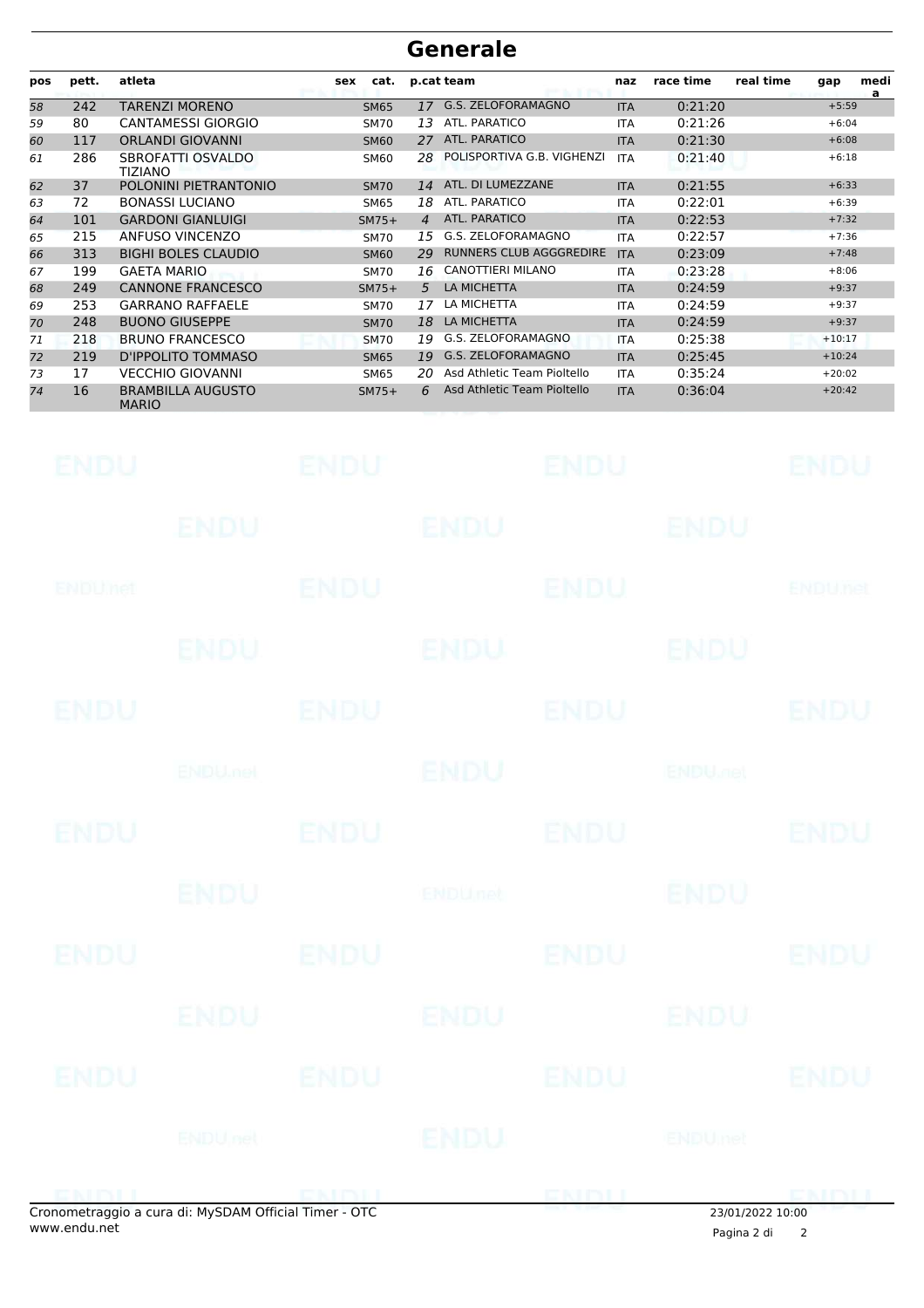*Data* **23/01/2022**

*Gara* **Maschile fino a SM55**

| Generale |  |
|----------|--|
|----------|--|

| pos          | pett. | atleta                     | sex<br>cat.  |                | p.cat team                     | naz        | race time | real time | gap     | medi |
|--------------|-------|----------------------------|--------------|----------------|--------------------------------|------------|-----------|-----------|---------|------|
| $\mathbf{1}$ | 290   | <b>GOFFI STEFANO</b>       | JPS-M        | $\mathbf{1}$   | POLISPORTIVA G.B. VIGHENZI     | <b>ITA</b> | 0:20:24   |           |         | a    |
| 2            | 107   | <b>LOSIO MARCO</b>         | <b>SM35</b>  | 1              | ATL. PARATICO                  | <b>ITA</b> | 0:20:33   |           | $+10$   |      |
| 3            | 134   | <b>TOSI RENATO</b>         | <b>SM45</b>  | $\mathbf{1}$   | <b>ATL. PARATICO</b>           | <b>ITA</b> | 0:21:09   |           | $+45$   |      |
| 4            | 350   | <b>BONALUMI MATTEO</b>     | JPS-M        | 2              | <b>CLUB PANTERA ROSA</b>       | <b>ITA</b> | 0:21:25   |           | $+1:02$ |      |
| 5            | 182   | LAZZARI FRANCESCO          | JPS-M        | 3              | <b>ATLETICA MARATHON</b>       | <b>ITA</b> | 0:21:36   |           | $+1:13$ |      |
| 6            | 340   | PIFFERI MAURO              | <b>SM45</b>  | 2              | <b>BERGAMO STARS ATLETICA</b>  | <b>ITA</b> | 0:21:36   |           | $+1:13$ |      |
| 7            | 318   | <b>BOSIO DANILO</b>        | <b>SM50</b>  | $\mathbf{1}$   | ATL. DI LUMEZZANE              | <b>ITA</b> | 0:21:38   |           | $+1:15$ |      |
| 8            | 100   | <b>GABUSI NOE'</b>         | <b>SM45</b>  | 3              | ATL. PARATICO                  | <b>ITA</b> | 0:21:38   |           | $+1:15$ |      |
| 9            | 181   | <b>BONETTI ANDREA</b>      | <b>IPS-M</b> | $\overline{4}$ | <b>ATLETICA BRESCIA</b>        | <b>ITA</b> | 0:21:39   |           | $+1:15$ |      |
| 10           | 7     | <b>BORONA NICOLO'</b>      | JPS-M        | 5              | AMATORI ATL. CASORATE S.       | <b>ITA</b> | 0:21:57   |           | $+1:33$ |      |
| 11           | 207   | <b>ARNOLDI MAURO</b>       | <b>SM45</b>  | $\overline{4}$ | <b>CUS BERGAMO ASD</b>         | <b>ITA</b> | 0:22:00   |           | $+1:37$ |      |
| 12           | 127   | SILICANI ANDREA            | <b>SM45</b>  | 5              | ATL. PARATICO                  | <b>ITA</b> | 0:22:02   |           | $+1:38$ |      |
| 13           | 268   | <b>ASPERTI ALESSANDRO</b>  | <b>SM40</b>  | $\mathbf{1}$   | PODISTI DUE CASTELLI ASD       | <b>ITA</b> | 0:22:04   |           | $+1:40$ |      |
| 14           | 278   | PELLEGRINI MASSIMO         | JPS-M        | 6              | POLISPORTIVA G.B. VIGHENZI     | <b>ITA</b> | 0:22:14   |           | $+1:51$ |      |
| 15           | 351   | <b>FERAZZINI MATTEO</b>    | <b>IPS-M</b> | $\overline{7}$ | <b>CLUB PANTERA ROSA</b>       | <b>ITA</b> | 0:22:16   |           | $+1:52$ |      |
| 16           | 246   | <b>RIZZI DANIELE</b>       | JPS-M        | 8              | GS AVIS TREVIGLIO G.           | ITA        | 0:22:16   |           | $+1:53$ |      |
| 17           | 339   | <b>FRANCHI MANUEL</b>      | <b>SM45</b>  | 6              | <b>NEW ATHLETICS SULZANO</b>   | <b>ITA</b> | 0:22:21   |           | $+1:58$ |      |
| 18           | 188   | <b>OUADANI IMAD</b>        | JPS-M        | 9              | C.S. S.ROCCHINO                | <b>ITA</b> | 0:22:23   |           | $+2:00$ |      |
| 19           | 309   | <b>BOSIO ALBERTO</b>       | JPS-M        | 10             | <b>VENUS TRIATHLON ACADEMY</b> | <b>ITA</b> | 0:22:26   |           | $+2:02$ |      |
| 20           | 115   | MORASCHETTI STEFANO        | <b>SM35</b>  | 2              | ATL. PARATICO                  | <b>ITA</b> | 0:22:27   |           | $+2:03$ |      |
| 21           | 173   | PIROLA ANDREA              | JPS-M        |                | 11 ATL. VALLE BREMBANA         | <b>ITA</b> | 0:22:27   |           | $+2:03$ |      |
| 22           | 61    | <b>AGUZZI ROBERTO</b>      | <b>SM50</b>  | 2              | ATL. PARATICO                  | <b>ITA</b> | 0:22:32   |           | $+2:08$ |      |
| 23           | 138   | <b>ZANINI MARCO</b>        | <b>SM40</b>  | $\overline{2}$ | ATL. PARATICO                  | <b>ITA</b> | 0:22:41   |           | $+2:17$ |      |
| 24           | 169   | <b>NIELI MAURIZIO</b>      | <b>SM45</b>  | 7              | ATL. V.C.A. MILANO             | <b>ITA</b> | 0:22:50   |           | $+2:27$ |      |
| 25           | 67    | <b>BELOTTI ANTONIO</b>     | <b>SM45</b>  | 8              | ATL. PARATICO                  | <b>ITA</b> | 0:22:55   |           | $+2:31$ |      |
| 26           | 113   | MARINI ALESSANDRO          | <b>SM50</b>  | 3              | ATL. PARATICO                  | <b>ITA</b> | 0:22:56   |           | $+2:32$ |      |
| 27           | 52    | PORCU NICOLA               | <b>SM35</b>  | 3              | ATL. GAVARDO '90 LIB.          | <b>ITA</b> | 0:22:57   |           | $+2:34$ |      |
| 28           | 328   | <b>ZANOTTI FRANCO</b>      | <b>SM50</b>  | 4              | <b>CUS BERGAMO ASD</b>         | <b>ITA</b> | 0:22:59   |           | $+2:36$ |      |
| 29           | 111   | <b>MANZONI CLAUDIO</b>     | <b>SM50</b>  | 5              | ATL. PARATICO                  | <b>ITA</b> | 0:23:05   |           | $+2:42$ |      |
| 30           | 158   | <b>VALCARENGHI ALBERTO</b> | <b>SM45</b>  | 9              | ATL. TREVIGLIO                 | <b>ITA</b> | 0:23:06   |           | $+2:42$ |      |
| 31           | 142   | <b>VILLA GEROLAMO</b>      | <b>SM40</b>  | 3              | ATL. PRESEZZO                  | <b>ITA</b> | 0:23:06   |           | $+2:43$ |      |
| 32           | 69    | <b>BERTONI MASSIMO</b>     | <b>SM45</b>  | 10             | ATL. PARATICO                  | <b>ITA</b> | 0:23:12   |           | $+2:49$ |      |
| 33           | 291   | <b>GHIGGINI MARIO</b>      | <b>SM45</b>  | 11             | <b>RUN CARD</b>                | <b>ITA</b> | 0:23:19   |           | $+2:55$ |      |
| 34           | 190   | PAOLETTI MAURO             | <b>SM45</b>  | 12             | CAMISANO RUNNING A.S.D.        | <b>ITA</b> | 0:23:22   |           | $+2:58$ |      |
| 35           | 128   | SOPINI ROBERTO             | <b>SM50</b>  | 6              | <b>ATL. PARATICO</b>           | <b>ITA</b> | 0:23:23   |           | $+2:59$ |      |
| 36           | 341   | <b>OPRANDI OSCAR</b>       | SM40         | 4              | FO' DI PE                      | <b>ITA</b> | 0:23:24   |           | $+3:01$ |      |
| 37           | 8     | <b>MARTINELLI OSCAR</b>    | <b>SM50</b>  | $\overline{7}$ | <b>ARIENI TEAM</b>             | <b>ITA</b> | 0:23:27   |           | $+3:04$ |      |
| 38           | 48    | <b>BREDA CRISTIANO</b>     | <b>SM45</b>  | 13             | ATL. GAVARDO '90 LIB.          | <b>ITA</b> | 0:23:30   |           | $+3:07$ |      |
| 39           | 343   | <b>ALLIERI FEDERICO</b>    | JPS-M        |                | 12 CLUB PANTERA ROSA           | <b>ITA</b> | 0:23:34   |           | $+3:11$ |      |
| 40           | 53    | ZANETTI MANUEL             | SM45         |                | 14 ATL. GAVARDO '90 LIB.       | ITA        | 0:23:40   |           | $+3:17$ |      |
| 41           | 155   | <b>GAMBA SIMONE</b>        | JPS-M        |                | 13 ATL. REBO GUSSAGO           | <b>ITA</b> | 0:23:42   |           | $+3:19$ |      |
| 42           | 245   | <b>MOGNETTI EMILIO</b>     | <b>SM45</b>  |                | 15 GRUPPO SPORTIVO ALPINI      | ITA        | 0:23:49   |           | $+3:26$ |      |
| 43           | 75    | <b>BONOMELLI LORENZO</b>   | JPS-M        |                | 14 ATL. PARATICO               | <b>ITA</b> | 0:23:50   |           | $+3:26$ |      |
| 44           | 102   | <b>GOTTI FRANCESCO</b>     | <b>SM35</b>  | 4              | ATL. PARATICO                  | <b>ITA</b> | 0:23:54   |           | $+3:30$ |      |
| 45           | 349   | PAGANI STEFANO             | JPS-M        | 15             | ASD RUNNERS VALCALEPIO         | <b>ITA</b> | 0:23:57   |           | $+3:33$ |      |
| 46           | 205   | <b>MORLINI LUCA</b>        | <b>SM40</b>  | 5              | <b>CLUB PANTERA ROSA</b>       | <b>ITA</b> | 0:23:58   |           | $+3:35$ |      |
| 47           | 264   | <b>CERAULO EMILIANO</b>    | <b>SM50</b>  | 8              | PODISMO MUGGIANO               | <b>ITA</b> | 0:24:01   |           | $+3:38$ |      |
| 48           | 327   | TOMASONI PAOLO GUERINO     | SM55         | 1              | ATL. DI LUMEZZANE              | ITA        | 0:24:02   |           | $+3:39$ |      |
| 49           | 296   | <b>TRAINI FRANCESCO</b>    | <b>SM45</b>  | 16             | <b>RUNNERS BERGAMO</b>         | <b>ITA</b> | 0:24:05   |           | $+3:41$ |      |
| 50           | 103   | <b>GRISMONDI GIACOMO</b>   | SM40         | 6              | ATL. PARATICO                  | ITA        | 0:24:06   |           | $+3:42$ |      |
| 51           | 244   | <b>PATELLI MARCELLO</b>    | <b>SM45</b>  | 17             | <b>GRUPPO SPORTIVO ALPINI</b>  | <b>ITA</b> | 0:24:08   |           | $+3:45$ |      |
| 52           | 76    | <b>BONOMELLI ROBERTO</b>   | <b>SM50</b>  | 9              | ATL. PARATICO                  | ITA        | 0:24:10   |           | $+3:47$ |      |
| 53           | 346   | <b>MACHROU REDOUANE</b>    | <b>SM40</b>  | $7^{\circ}$    | LA RECASTELLO RADICI           | <b>ITA</b> | 0:24:15   |           | $+3:52$ |      |
| 54           | 59    | MAFFIOLETTI STEFANO        | <b>SM50</b>  |                | 10 ATL. LA TORRE               | ITA        | 0:24:16   |           | $+3:53$ |      |
| 55           | 161   | <b>PARIS LUCA</b>          | JPS-M        |                | 16 ATL. TREVIGLIO              | <b>ITA</b> | 0:24:18   |           | $+3:55$ |      |
| 56           | 208   | LANDINI MARIO EMILIO       | SM50         |                | 11 CUS PRO PATRIA MILANO       | ITA        | 0:24:19   |           | $+3:55$ |      |
| 57           | 23    | <b>MERISIO FRANCESCO</b>   | <b>SM55</b>  | $\overline{2}$ | <b>ATHLETIC TEAM</b>           | <b>ITA</b> | 0:24:21   |           | $+3:57$ |      |
| 58           | 28    | <b>FIORINI MATTIA</b>      | SM40         | 8              | ATL. CARPENEDOLO               | ITA        | 0:24:23   |           | $+3:59$ |      |
|              |       |                            |              |                |                                |            |           |           |         |      |

Pagina 1 di 2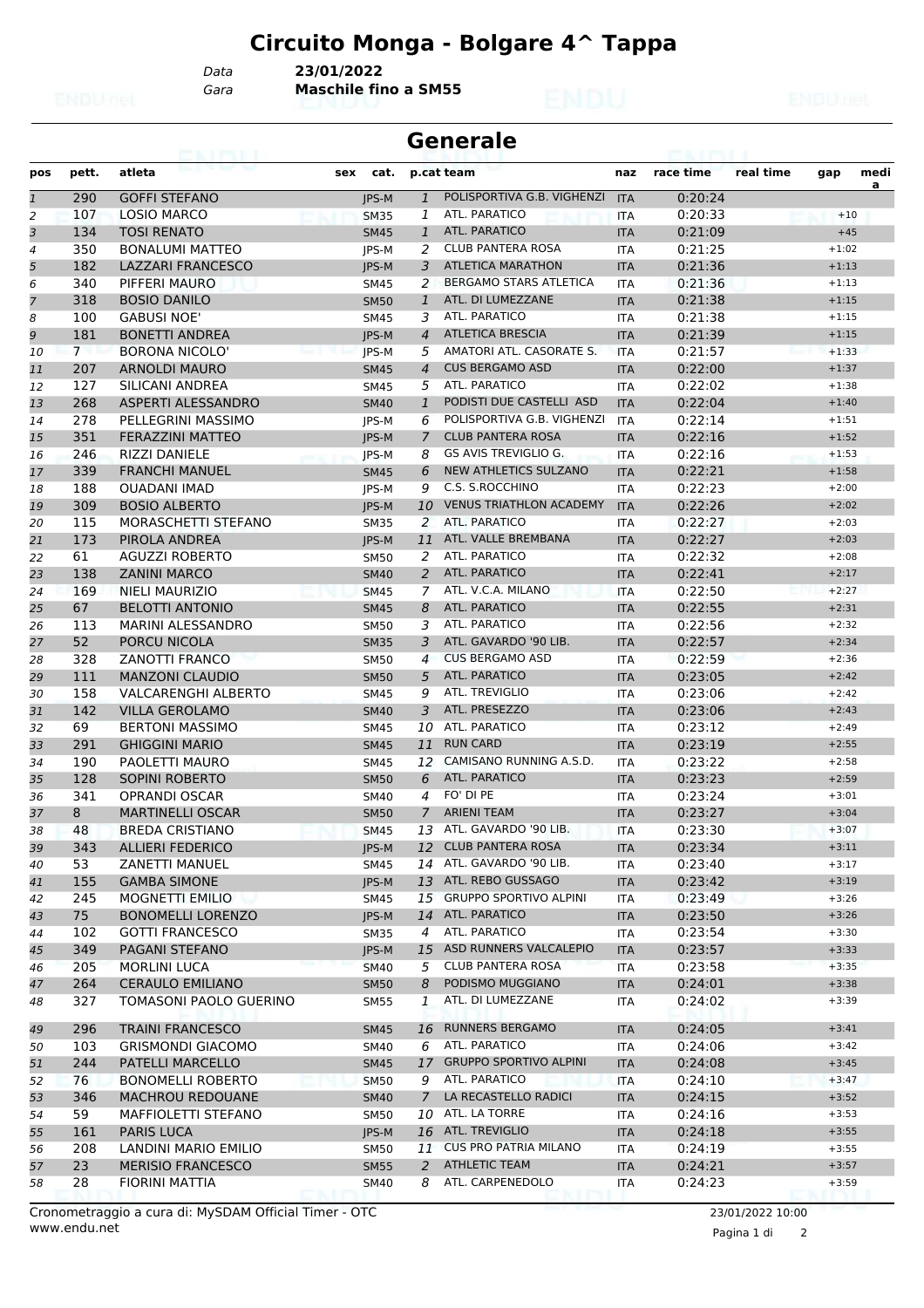|                |                   |        |                                                                           |                                     |    | <b>Generale</b>                                            |              |                                        |                               |                  |                               |           |
|----------------|-------------------|--------|---------------------------------------------------------------------------|-------------------------------------|----|------------------------------------------------------------|--------------|----------------------------------------|-------------------------------|------------------|-------------------------------|-----------|
| pos            | pett.             | atleta |                                                                           | cat.<br>sex                         |    | p.cat team                                                 |              | naz                                    | race time                     | real time        | gap                           | medi<br>a |
| 59<br>60<br>61 | 152<br>159<br>140 |        | <b>MACRI LORENZO</b><br>PARODI STEFANO<br><b>MARROCCOLI MARCELLINO</b>    | <b>SM50</b><br>JPS-M<br><b>SM50</b> | 17 | 12 ATL. REBO GUSSAGO<br>ATL. TREVIGLIO<br>13 ATL. PARATICO |              | <b>ITA</b><br><b>ITA</b><br><b>ITA</b> | 0:24:24<br>0:24:29<br>0:24:30 |                  | $+4:01$<br>$+4:06$<br>$+4:07$ |           |
|                |                   |        | ENDU                                                                      |                                     |    | ENDU                                                       |              |                                        | ENDU                          |                  |                               |           |
|                | ENDU              |        |                                                                           | <b>ENDU</b>                         |    |                                                            | <b>ENDU</b>  |                                        |                               |                  | ENDU                          |           |
|                |                   |        | ENDU                                                                      |                                     |    | <b>ENDULTED</b>                                            |              |                                        | ENDU                          |                  |                               |           |
|                | ENDU              |        |                                                                           | ENDU                                |    |                                                            | <b>ENDU</b>  |                                        |                               |                  | ENDU                          |           |
|                |                   |        | ENDU.net                                                                  |                                     |    | ENDU                                                       |              |                                        | <b>ENDUnet</b>                |                  |                               |           |
|                | ENDU              |        |                                                                           | ENDU                                |    |                                                            | <b>ENDU</b>  |                                        |                               |                  | ENDU                          |           |
|                |                   |        | ENDU                                                                      |                                     |    | <b>ENDU</b>                                                |              |                                        | ENDU                          |                  |                               |           |
|                | ENDUMet           |        |                                                                           | <b>ENDU</b>                         |    |                                                            | <b>ENDU</b>  |                                        |                               |                  | <b>ENDUTEL</b>                |           |
|                |                   |        | ENDU.                                                                     |                                     |    | ENDU                                                       |              |                                        | ENDU                          |                  |                               |           |
|                | ENDU              |        |                                                                           | ENDU                                |    |                                                            | <b>ENDU</b>  |                                        |                               |                  | ENDU                          |           |
|                |                   |        | <b>ENDUMBL</b>                                                            |                                     |    | ENDU                                                       |              |                                        | <b>ENDU<sub>DER</sub></b>     |                  |                               |           |
|                | <b>ENDU</b>       |        |                                                                           | <b>ENDU</b>                         |    |                                                            | <b>ENDU</b>  |                                        |                               |                  | <b>ENDU</b>                   |           |
|                |                   |        | <b>ENDU</b>                                                               |                                     |    | <b>ENDUnet</b>                                             |              |                                        | <b>ENDU</b>                   |                  |                               |           |
|                | ENDU              |        |                                                                           | <b>ENDU</b>                         |    |                                                            | <b>ENDU</b>  |                                        |                               |                  | <b>ENDU</b>                   |           |
|                |                   |        | ENDU                                                                      |                                     |    | ENDU                                                       |              |                                        | ENDU                          |                  |                               |           |
|                | ENDU              |        |                                                                           | <b>ENDU</b>                         |    |                                                            | <b>ENDU</b>  |                                        |                               |                  | <b>ENDU</b>                   |           |
|                |                   |        | <b>ENDU</b> nel                                                           |                                     |    | <b>IENDU</b>                                               |              |                                        | <b>ENDUmet</b>                |                  |                               |           |
|                | ENINH             |        | <b>END PRODUCT</b><br>Cropomotraggio a cura di: MySDAM Official Timor OTC |                                     |    |                                                            | <b>ENDLL</b> |                                        |                               | 22/01/2022 10:00 | <b>ENDU</b>                   |           |